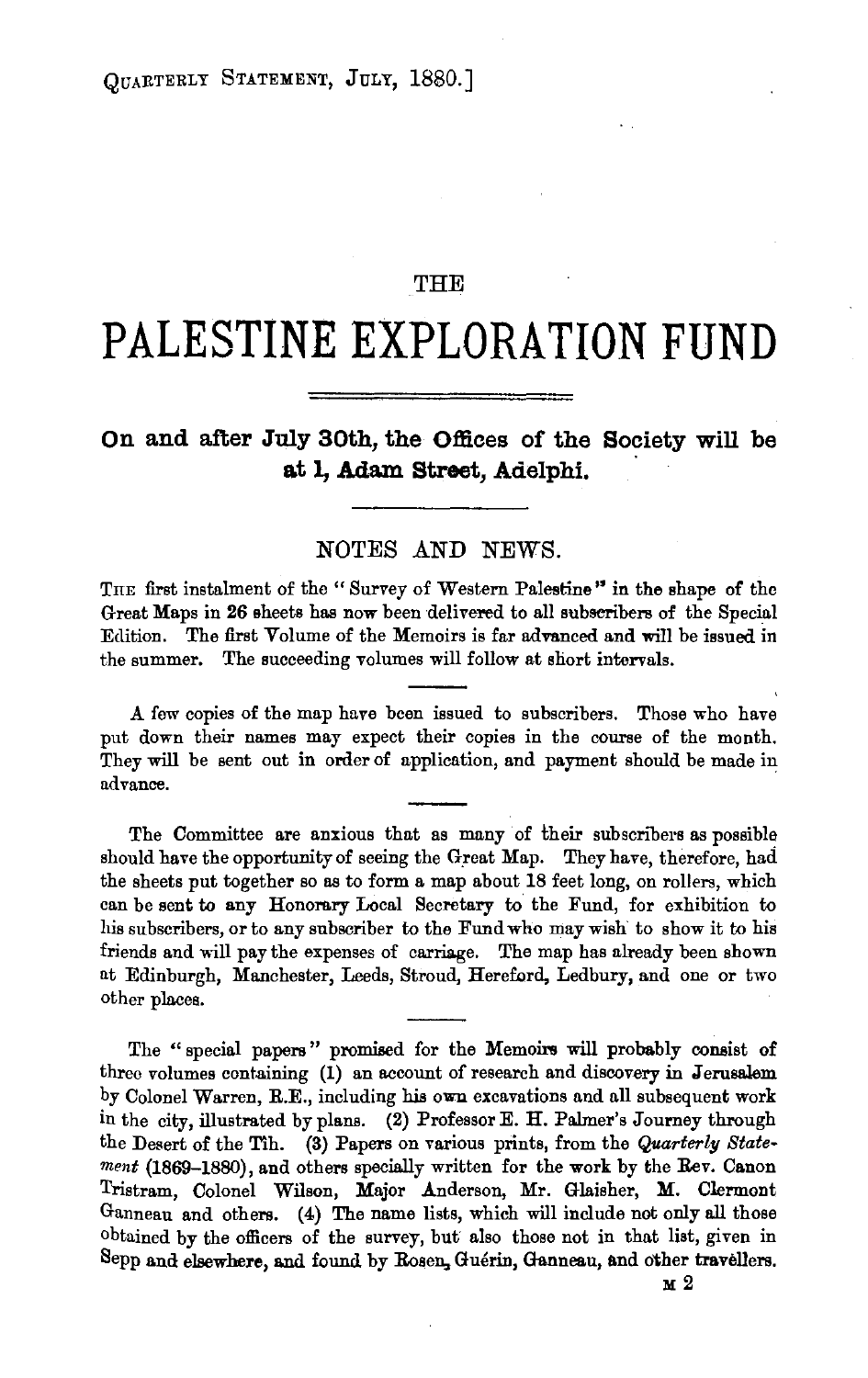Colonel Warren has joined. Major Anderson as Editor of the Maps ; Professor Hayter Lewis has undertaken the supervision of the plans and architectural drawings; Mr. Waiter Besant has been associated with Professor Palmer as Editor of the Memoirs. The Memoirs and maps will be published when subscribers of the Special Edition have had their copies, at TWENTY GUINEAS inclusive ; a limited number only will be printed. A Subscription List is lying at the office of the Fund.

The publication of the Large Map has been placed in the hands of  $Mr.$ Edward Stanford, 55, Charing Cross, who issues it at the price of Three Guineas. Subscribers to the Fund who wish to have it at the reduced price of Two Guineas, should apply to the Secretary of the Society at the new office, 1, Adam Street, Adelphi.

It has been resolved for the convenience and help of students to issue at the same time as the reduced Map of Modern Western Palestine, two Biblical Maps of the same country in six sheets on the same scale, viz.,  $%$ th of an inch to a mile, (see p. 131). There will thus be three maps: $-$ 

(1) Western Palestine, illustrating the Geography of the Old Testament within the limits of the Map.

(2) Western Palestine, illustrating the Geography of the New Testament within the limits of the Map.

(3) Modem Western Palestine.

The preparation of these maps has been offered to, and accepted by, Mr. Trelawny Saunders.

No part of Eastern Palestine will be engraved for these maps. It should be mentioned, to save disappointment, that the sheets sent over by the American Society are not offered as a survey, but as a reconnaissance. They are a valuable addition to our knowledge of that region, but the survey has yet to be undertaken.

The price of the reduced maps to subscribers will be as low as possible; until they are ready, however, no decision can be arrived at.

A meeting of General Committee was held on Tuesday, June 15th, in accordance with clause 22 of the Articles of Association. The Chair was taken by Mr. James Glaisher, but as the business of the meeting had all been transacted at the extraordinary meeting of March 16th, 1880, the proceedings were merely formal.

In order to meet a desire expressed by many correspondents, the Committee have in preparation a pamphlet on the gains to the knowledge and better understanding of the Bible resulting from the survey of Western Palestine. A copy will be sent to every subscriber to the Large Map who wishes to have it.

The Committee have also resolved upon issuing a general index to the papers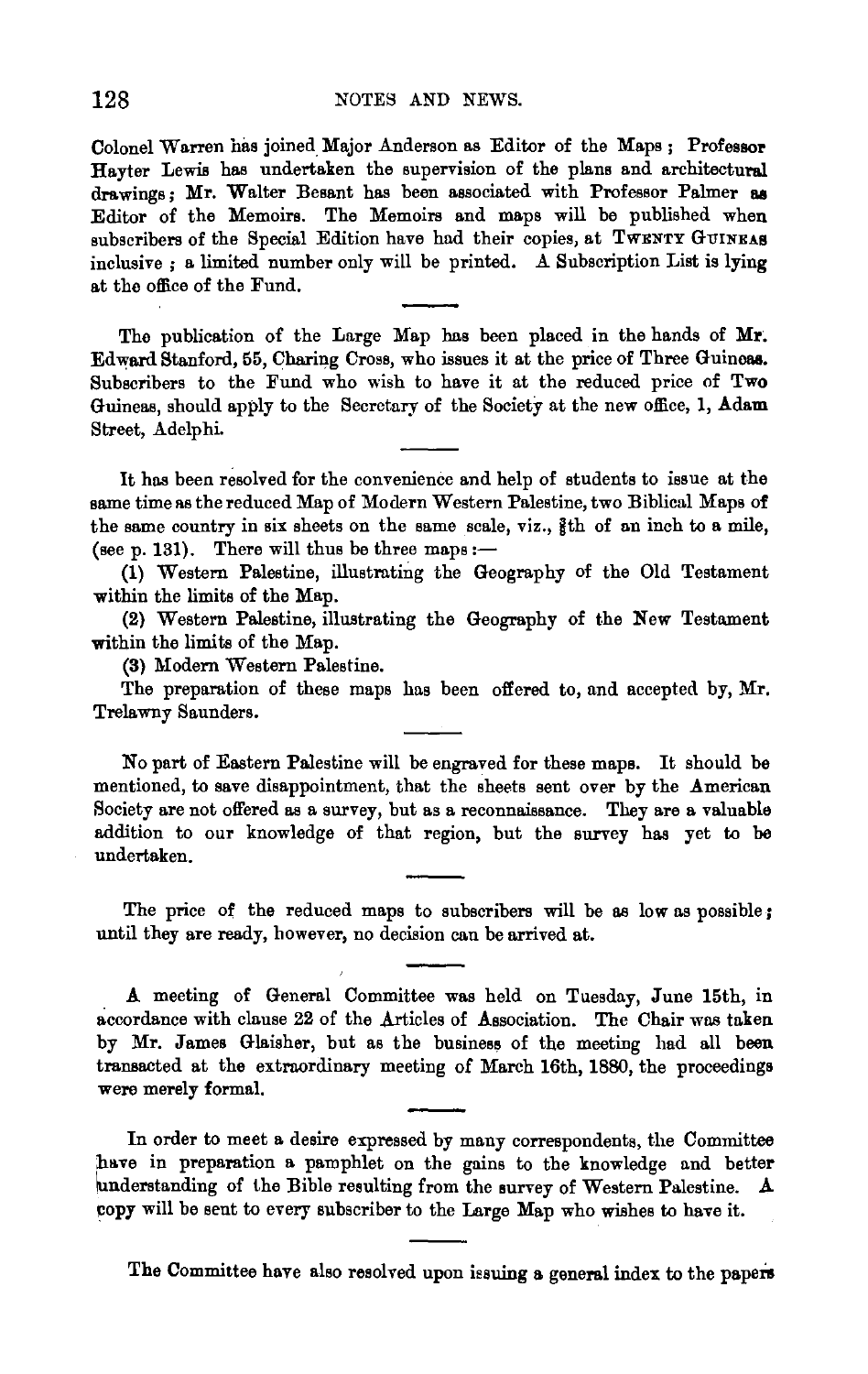and subjects treated of in the *Quarterly' Statement* from its commencement to October, 1880. The work has been undertaken by Mr. W. S. W. Vaux, :F.R.S.

Colonel Warren has in the press a work entitled " Temple or Tomb *?* " He maintains in this book that his explorations at Jerusalem tended to confirm the authenticity of the traditional sites of the Holy Sepulchre and Temple of the Jews. He shows that the Zion to which the ark of the Lord was brought by King David was a totally distinct hill from Moriah, on which the Temple of Solomon was built, and will point out that the confusion existing in the minds of many on the subject arises from the fact that, of the principal poetical works, the psalms referring specially to Zion were composed by David during the period when Zion was the Holy Hill, while the psalms written after the building of the Temple only refer to Zion in parallelisms. He also shows that of three hills on which Jerusalem is built, there is a general concurrence between the Bible, Josephus, and Maccabees that Moriah, the Temple mount, is that to the east; that to the south-west is the upper city of Josephus, and that to the north-west is the Akra, formerly the city of David (Zion), which was cut down by the Maccabees to prevent it dominating the Temple. He is of opinion that the west, south, and east walls of the Temple, together with the northern edga of the dome of the rock platform, indicate the limits of the Temple courts of Herod; the large marginal drafted stones of which formed the actual walls that existed or were built in his day. He maintains that the threshing floor of Araunah the Jebusite, was on the top of the hill of Moriah, and that the position of the Temple was in the main, identical with that indicated by the common tradition of  $\bar{J}$  cws, Christians and Mohammedans.

Mr. Laurence Oliphant, who has recently returned from a journey in Eastern Palestine, will publish in the Autumn a work entitled "The Land of Gilcad." His expedition, which was undertaken in the interests of the His expedition, which was undertaken in the interests of the project which we described in the last number of the *Quarterly Statement*, led him to many places never before described, even if they have been visited by Enropean travellers, and was rich in geographical and archreological results.

When the Memoirs are completed it is proposed by Mr. Waiter Besant to prepare a translation of the early travels in Palestine. This will include, besides those accounts published by Tobler, the description of Jerusalem on the arrival of the Crusaders, which has never hitherto been translated from the Norman French, and a chapter on the Arabic historians, which will be contributed by Professor E. H. Palmer. Colonel Warren has promised to add a running commentary and short notes to the text. This book will probably be published next year by subscription.

We promised to give Professor Palmer's translations of the Arabic inscriptions in the Cubbet es Sakhrah in this number of the *Quarterly Statement*. He has, however, been unavoidably prevented from completing them.

Ч.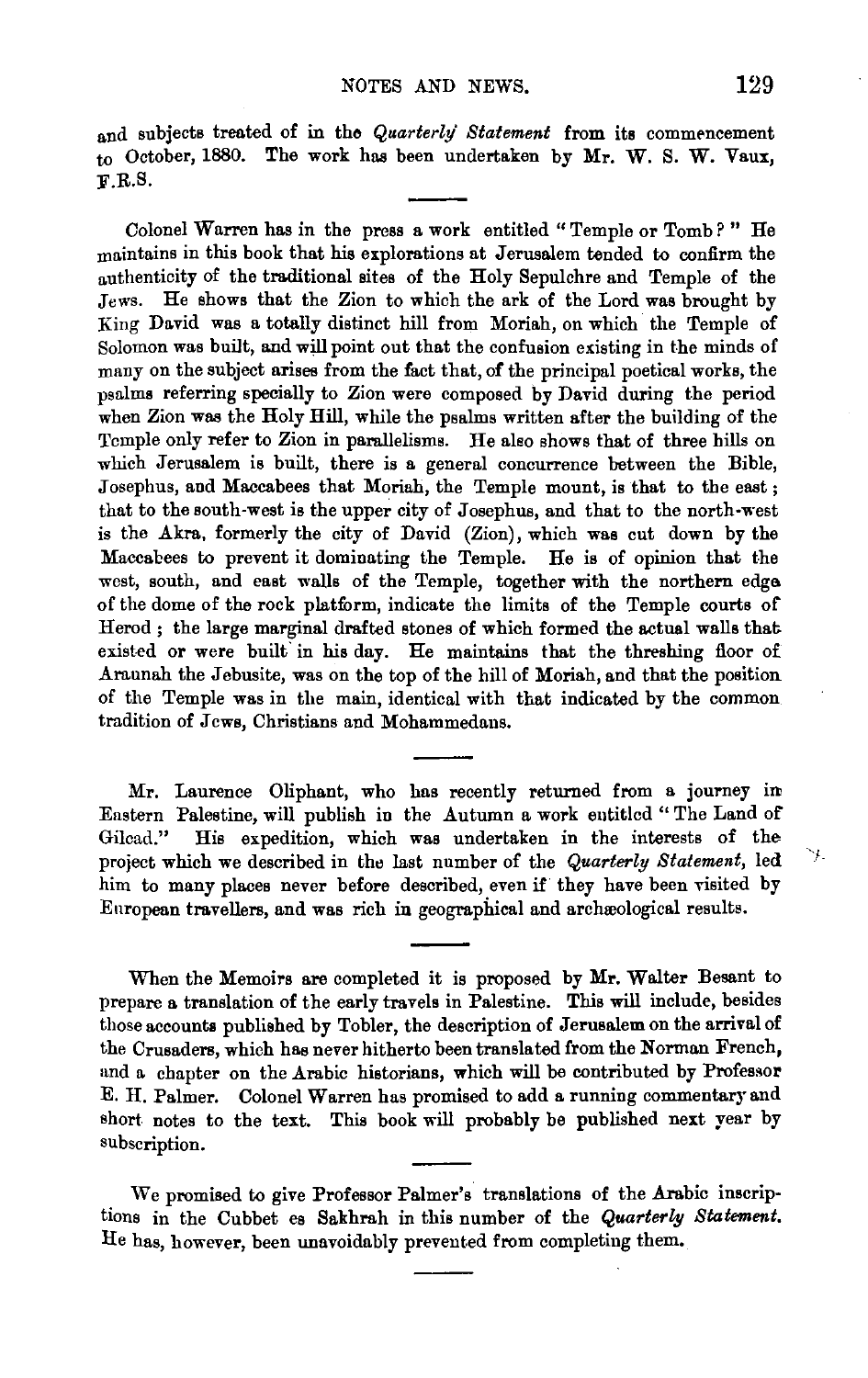Mr. Greville Chester's report of his journey through the cities of the Delta and the shores of the "Lacus Serbonicus" will be found in this number. He points out serious errors in the revised maps and differs altogether from the theory of Brugsch Bey.

A cheap edition of " Tent Work in Palestine " will be published in the autumn. Its price will probably be *7s. 6d.* A few copies still remain of the Library Edition.

The income of the Fund from all sources, from March 20th, 1880, to June 28th, 1880, was £1,048 14s. *Sd.* The general expenditure on rent, parcels, postage, · printing of Quaxterly Statement, of Memoirs, &c., during the same period has been £528 ls. The amount in hand at the Committee meeting of June 28th  $was £1.432 2s. 11d.$ 

It is suggested to subscribers that the safest and the most convenient manner of paying subscriptions is through a bank. Many subscribers have adopted this method, which removes the danger of loss or miscarriage, and renders unneces• sary the acknowledgment by official receipt and letter.

Subscribers who do not receive the *Quarterly Statement* regularly, are asked to send a note to the Secretary. "Great care is taken to forward each number to all who are entitled to receive it, but changes of address and other causes give rise occasionally to omissions.

The publications of the Society now in print are:-

1. The Recovery of Jerusalem. Third Thousand. *16s.* to Subscribers.

2. Our Work in Palestine. Ninth 'l'housand. 3s. *6d.* 

3. Tent Work in Palestine. Second Thousand. *17s. 6d.* to Subscribers.

4. The *Quarterly Statement.* 

The second of these contains a popular account of the excavations in Jerusalem, with the reasons and aims of the work.

*A* few copies still remain of Lieutenant Kitchener's Guinea book of Biblical Photographs. It contains twelve views, with a short account of each. The views are mounted on tinted boards, and handsomely bound.

Cases for binding the *Quarterly Statement* can be obtained of the Society's publishers, Messrs. R. Bentley and Son, at eighteenpence each. They are in green or brown cloth with the stamp of the Society.

The following are at present Representatives and Lecturers of the Society, in addition to the local Honorary Secretaries :-

Archdeaconry of Hereford: Rev. J. S. Stooke-Vaughan, Wellington Heath, Vicarage, Ledbury.

Lancashire: Rev. John Bone, St. Thomas's Vicarage, Lancaster.

City and neighbourhood of Manchester: Rev. W. F. Birch, St. Saviour's Rectory.,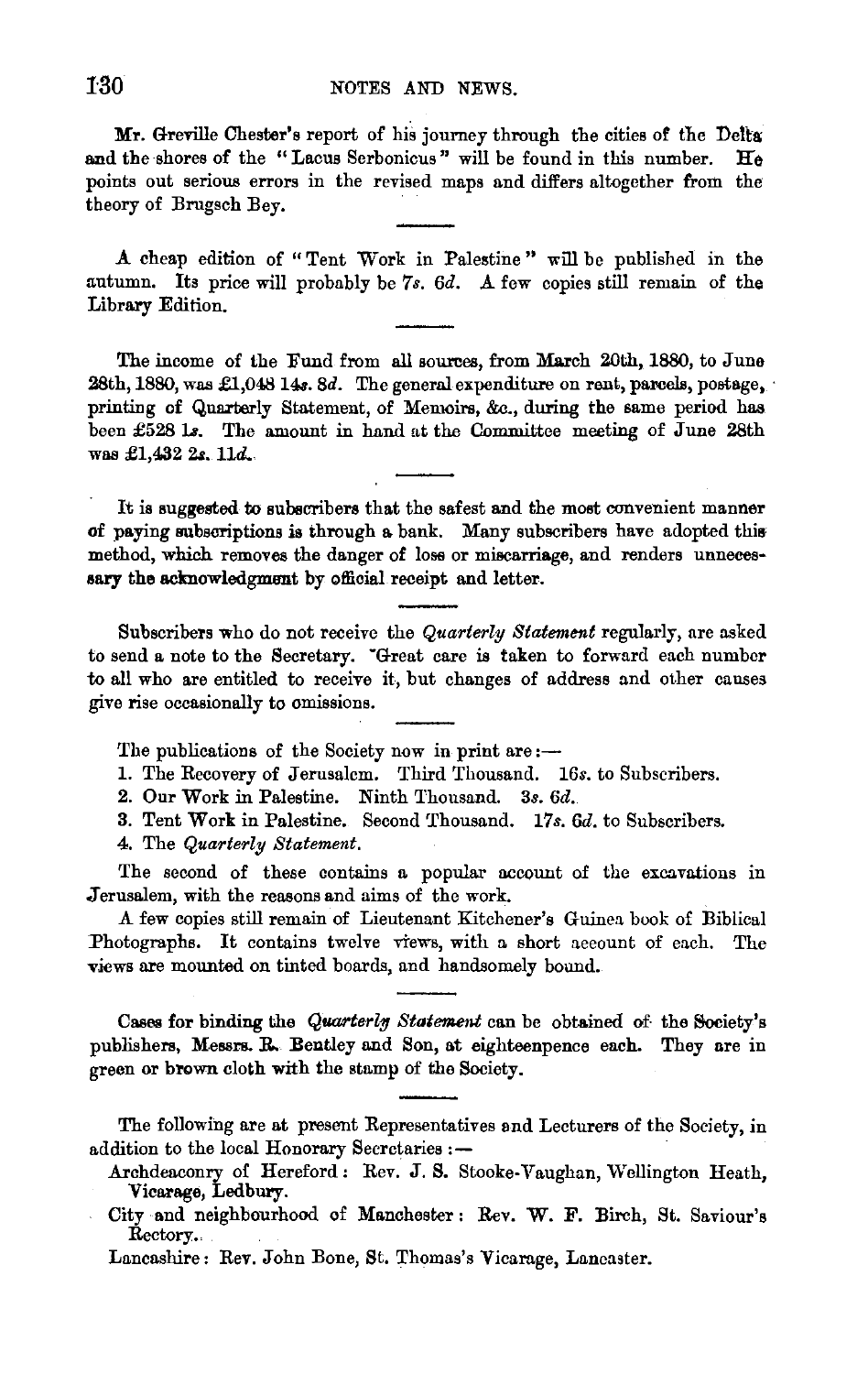London; Rev. Henry Geary, 16, Somerset Street, Portman Square.

Norwich: Rev. W. F. Creeny.

Peterborough: Rev. A. J. Foster, Farndish Rectory, Wellingborough.

Worcester: Rev. F. W. Holland, Evesham (Member of General and Executive Committee, and one o£ the Hon. Secretaries to the Fund}.

Diocese of Ripon : Rev. T. C. Henley, Kirkby Malham Vicarage.

North Wales: Rev. John Jones, Pwllheli, North Wales.

Yorkshire, Durham, and the North: Rev. James King, St. Mary's Vicarage, Berwick. Mr. King has recently returned from the Holy Land; communications for lectures, &c., can be sent to the Office at Charing Cross.

While desiring to give every publicity to proposed identifications and other theories advanced by officers of the Fund and contributors to the pages of the *Quarterly Statement,* the Committee wish it to be distinctly understood that these rest solely upon the credit of the respective authors, and that by publishing them in the *Quarterly Statement* the Committee neither sanction nor adopt them.

Annual subscribers are earnestly requested to forward their subscriptions for the current year when due, at their *earliest convenience,* and without waiting for application.

The Committee are always glad to receive old numbers of the *Quarterly*  Statement, especially those which have been advertised as out of print.

#### THE REDUCED MAPS.

The following correspondence more fully explains the statement made above as to the reduced maps  $:$   $-$ 

To the Editors of " The Leeds Mcrcury."

"GENTLEMEN,-Having recently written to the Secretary of the Palestine Exploration Fund relative to the exhibition of the great map on Thursday last, and mentioned the criticism of scyeral subscribers that so few of the biblical names of places were introduced--many even of important towns being marked only by their modern names-I have received the accompanying letter in reply, which Mr. Besant asks me to publish, hoping that the subscribers will be satisfied with the action of the Committee in meeting their objections half-way.--I am, &c.,

"ED. ATKINSON.

"Leeds, lOth June, 1880."

" Palestine Exploration Fund,

"11 and 12, Charing Cross, June 7th, 1880.

DEAR SIR,—I have to acknowledge the receipt of your letter of this morning. The Committee have already considered the questions raised by you in this communication us to the scriptural names, and are fully awake to the importance of making the results of the survey more widely useful to biblical students than is possible with the great map alone. With this object in view they have resolved upon issuing, as soon as they can be prepared, three maps of Western Palestine,